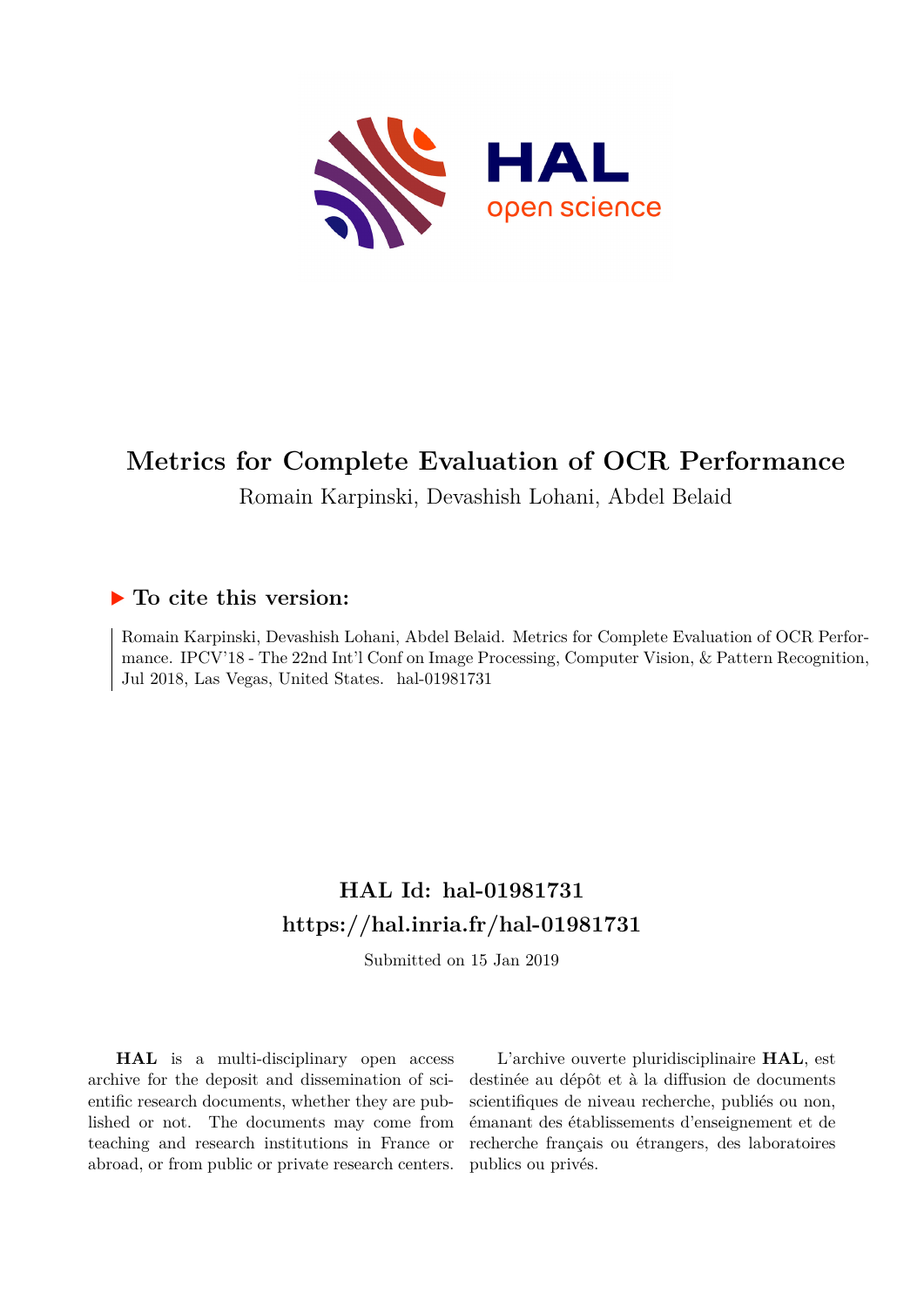## Metrics for Complete Evaluation of OCR Performance

R. Karpinski, D. Lohani, and A. Belaïd

Université de Lorraine - LORIA, Vandoeuvre-Lès-Nancy, France {romain.karpinski,lohani.devashish,abdel.belaid}@loria.fr

Abstract—*In this paper, we study metrics for evaluating OCR performance both in terms of physical segmentation and in terms of textual content recognition. These metrics rely on the OCR output (hypothesis) and the reference (also called ground truth) input format. Two evaluation criteria are considered: the quality of segmentation and the character recognition rate. Three pairs of input formats are selected among two types of inputs: text only (text) and text with spatial information (xml). These pairs of inputs reference-to-hypothesis are: 1) text-to-text, 2) xml-to-xml and 3) text-to-xml. For the text-to-text pair, we selected the RETAS method to perform experiments and show its limits. Regarding text-to-xml, a new method based on unique word anchors is proposed to solve the problem of aligning texts with different information. We define the ZoneMapAltCnt metric for the xml-to-xml approach and show that it offers the most reliable and complete evaluation compared to the other two. Open source OCRs like Tesseract and OCRopus are selected to perform experiments. The datasets used are a collection of documents from the ISTEX*<sup>1</sup> *document database, from French newspaper "Le Nouvel Observateur" as well as invoices and administrative document gathered from different collaborations.*

## 1. Introduction

Retro-conversion is the task of extracting and recognizing the content of a document image. To perform this task, most OCRs usually work in two steps: region-based text segmentation, and characters recognition using the extracted regions. Depending on the segmentation algorithm used, the location of the lines, words and characters can be obtained. Then, a recognition process can be performed on each character, on a whole word or line depending on the algorithm used. For documents with a simple layout, such as pages in a book, the performance of current OCRs makes it possible to retro-translate them reliably. However, for documents with a much more complex layout, such as newspapers or administrative documents, more segmentation errors may occur.

As shown by Figure 1, segmentation errors can either be a split (under-segmentation) or a merge (over-segmentation) and in two directions: vertical or horizontal. The left side of the figure represents the reference line's structure in the image, while the right side regroups segmentation errors. One can see that some segmentation errors are more severe than others. Segmentation errors are classified in two types:

- Physical: vertical split and merge are severe because they modify the physical structure of the detected content which decreases the character recognition rate.
- Logical: horizontal split and merge do not modify the physical structure, but produce a logical error. They do not perturb the recognition process but may modify the line order.

It is often easier to merge over segmented lines than splitting a line in two. Therefore, splits are less severe than merges.



Fig. 1: Segmentation errors and their effects on textual contents. HM is horizontal merge. HS is horizontal split. VM is vertical merge. VS is vertical split.

Regarding the evaluation of character recognition rate, the textual content of reference must be available to align it with the text given by the OCR. The goal of string alignment is to coincide two strings together by making them the same length. Once the strings have been aligned, the character recognition rate can be computed by comparing characters. The evaluation of segmentation quality is often determined by zone alignments. This alignment can be performed on the textual content or using the position. This kind of evaluation is much easier when the spatial information is available. By cons, it is difficult, with only two Texts, to fully evaluate the segmentation.

Thus, alignment methods depend on the format of the reference and the output of the OCR. In our case, no matter what is the input format, the line breaks are accessible. Two input formats are distinguished for the alignment method: text and xml. The text format is a sequence of strings

<sup>1</sup>http://www.istex.fr/, The ISTEX project is a vast program for the acquisition of scientific resources aimed at creating a digital library with the best international standards, accessible remotely by all members of institutions of higher education and research.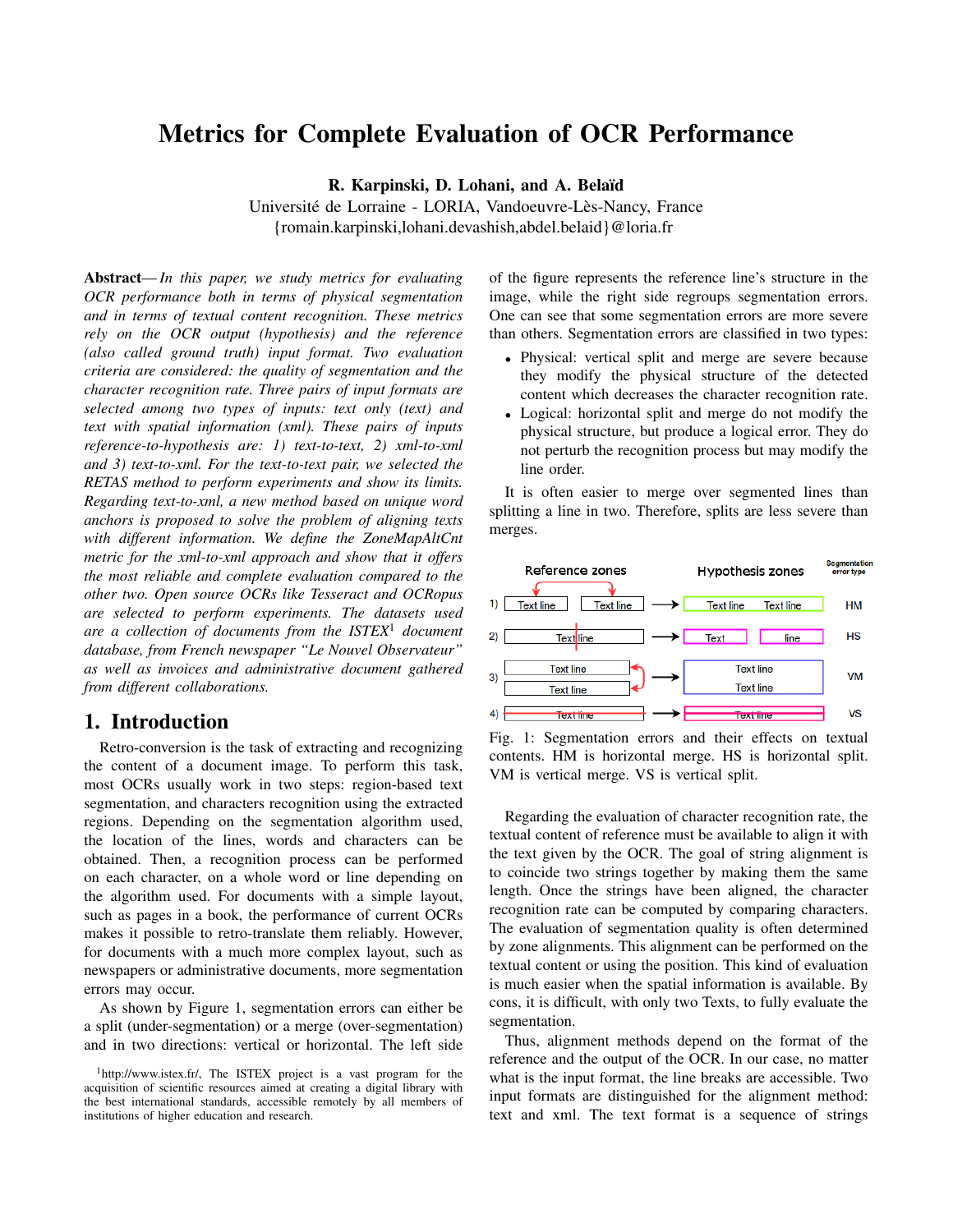representing the sentences of the document image. The xml format is a text with spatial information such as line, word or character bounding boxes. The latter format can be specific to the OCR or a standard format such as hOCR [5] or ALTO [1]. For each pair of inputs (Text-to-Text, Text-to-XML and XML-to-XML), a specific alignment method must be used to produce the most precise evaluation in adequacy with the available information. In the next subsections, the context and issues of each set of inputs will be detailed.

This article is organized as follows. Firstly, we will present in section 2, the related work on the evaluation of character recognition and the quality of segmentation for each set of inputs. Secondly, in section 3, we will explain the selected and our proposed methods. Finally, we will describe in section 4, the datasets and metrics used to evaluate the three methods and conclude in section 5.

## 2. Related work

#### 2.1 Text-to-Text evaluation

Text-to-Text evaluation consists of aligning and comparing two texts. It is a question of comparing two sets of lines and making the correspondence between them before measuring the error.

The lines may have undergone all the segmentation errors defined above. It can thus be seen that the difficulty of aligning the lines stems directly from the quality of the segmentation. The main difficulty here is that the segmentation needs to be known to align the text and the text needs to be aligned to obtain the segmentation. Therefore, these two tasks must be performed, if possible, jointly.

To carry out text-to-text alignments, Feng et al.[8] proposed to use reference texts from the Gutenberg project. They used unique words to find anchors between the original and the OCR Text. Segments are then obtained between two unique words. Then, an HMM (Hidden Markov Model) aligns the segments at word and character levels. This method requires a correct string sequence, otherwise the segments will not match properly. Yalniz et al.[15] proposed a method named RETAS. The authors try to align texts by spotting unique words common in both texts. Segments can be found between two unique words. Then, they use the longest common substring to align content within segments. Each segment can be viewed as a new document in which one can repeat all the previous steps. Azawi et al.[2] uses a Weighted Finite State Transducer (WFST) framework [3] to align reference text with an incomplete output text of historical documents.

#### 2.2 XML-to-XML evaluation

For xml-to-xml evaluation, zones from both xmls must be aligned together. This alignment will make it possible to compare the zones (error amount and type of errors), and thus the evaluation of the segmentation. Then, this spatial alignment of zones can help with the content alignment (lines, words, etc.). These two steps can be performed separately or jointly. This last step will allow us to evaluate the recognition of the content. Wolf and Jolion [14] proposed a framework for evaluating the position of text lines. The principle of this method is that the evaluation is done at the object level (bounding boxes) and takes into account the quality of each correspondence between the hypothesis boxes and the reference ones. Shafait et al. [13] proposed a pixel-based algorithm. They calculate a weighted bipartite graph called pixel-correspondence graph where each node represents a segmentation. To accomplish zone to zone alignments, Seo et al. [12] offers several pixel based metrics. In the ICDAR competition, Clausner et al. [6] and Antonacopoulos et al. [4] represent zones as polygons and polygons as a set of intervals. Computations are faster than pixel based approach. Galibert et al. [10] propose to use the ZoneMap metric. They compute a link strength between intersecting bounding box. Then groups are formed iteratively using the links. Many-to-many relations in a group cannot be made. The cardinality of each group determines the segmentation error. A score named  $E_{ZoneMap}$  is computed using the segmentation error type of concerned areas combined with the classification error.

#### 2.3 Text-to-XML evaluation

The problem raised by this case is a combination of the two cases previously presented. It is very similar to text-to-text alignment problem with in addition, a spatial information on the output of the OCR. The format of the reference is a text and the OCR provides us an xml file indicating the location of the text zones. The reference content must be aligned to both segmentation and output content from the OCR. As for text-to-text alignment, it is difficult to align the content without knowing the quality of the segmentation and reciprocally, it is difficult to evaluate the quality of the segmentation without aligning the content. The only reliable information on the segmentation is given by the line breaks in the reference text.

Kornfield et al.[11] proposed to use dynamic time warping (DTW) to align handwritten document word by word to their transcripts. They segment the image to obtain bounding boxes. Then, ASCII words and bounding boxes form two time series whose distance must be minimized. For each series, elements are sorted from their order of appearance. The maximum allowed warping is controlled by a path constraint. The overall distance is computed using the positions order combined with a custom distance between the bounding box and word.

Fischer et al.[9] employ an HMM-based alignment to align historical documents with a reference string. Text recognition of line images is performed to estimate the word's location in a single line. Then, they carry out the alignment of the transcript and recognized text lines using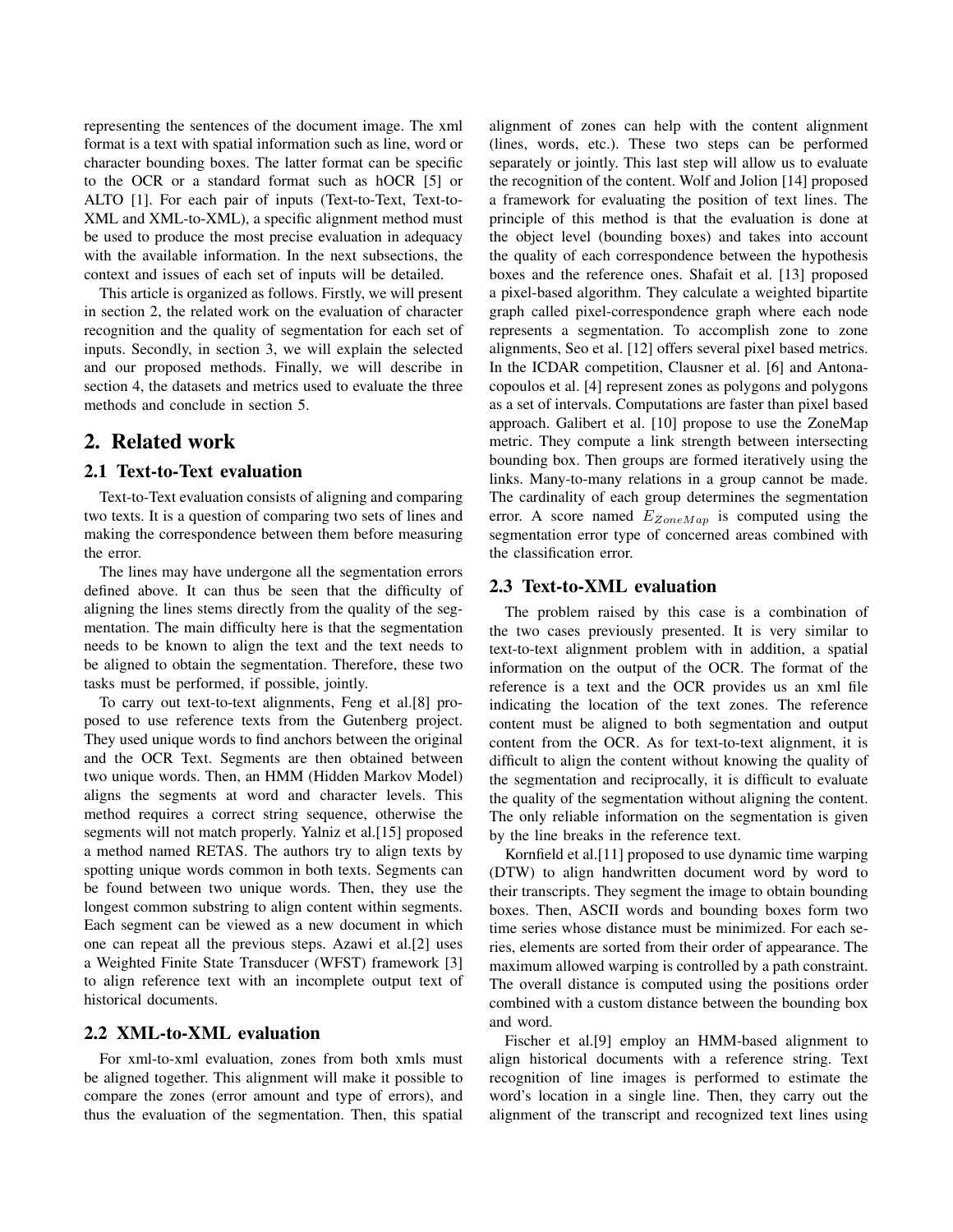the edit distance. Finally, they spot keywords to find and fill gaps due to inaccurate text recognition.

## 3. Our contribution

Our contribution is divided into 4 parts:

- Three methods using three different types of inputs (Text-to-Text, Text-to-XML and XML-to-XML) are defined and their performances compared on the same dataset.
- We studied the impact on performance for the three methods using two categories of documents (1D and 2D).
- A new approach to solve the Text-to-XML alignment problem is proposed to take into account different line orders as well as serious segmentation errors.
- A detailled analysis of the XML-to-XML method ZoneMapAltCnt is performed and we show that it is able to spot the strengths and weaknesses of the tested algorithm (the OCR).

### 3.1 ZoneMapAltCnt

ZoneMapAltCnt is a new method that we propose here for complete ocr evaluation. It is an extension of ZoneMapAlt [16] where the content of zones in different configurations is taken into account. It provides an unified evaluation criteria for the OCR evaluation. It takes as input, the various configuration groups with their RZs, HZs and contents produced by the ZoneMapAlt, considering word as a zone and outputs word and character accuracy metrics as shown in the following sections.

#### 3.1.1 Character metric

Character metric is based on the Levenshtein distance which represent the minimum number of edit operations (character insertions, deletions, and substitutions) needed to correct the hypothesis Text (OCR generated Text) to match it with the reference Text. Let  $C_{ins}$  be the number of character insertions in HZ to match with RZ,  $C_{del}$  be the number of char deletions and  $C_{sub}$  be the number of char substitutions. Let  $C_H$  be the number of characters in HZ and  $C_R$  be the number of characters in RZ. The total character error  $C_{error}$ is defined by the Equation 1:

$$
C_{error} = C_{ins} + C_{del} + C_{sub}
$$
 (1)

The number of correct characters  $C_{correct}$  is given as:

$$
C_{correct} = C_{aln} - C_{error}
$$
 (2)

where  $C_{aln}$  is the number of characters in the aligned sequence.

Character precision and recall are computed respectively as defined in the equation 3a and equation 3b.

$$
C_{Precision} = \frac{C_{correct}}{C_H}
$$
 (3a)

$$
C_{Recall} = \frac{C_{correct}}{C_R}
$$
 (3b)

The matching of hypothesis Text with reference Text is performed on word level zones and depends on the configuration of RZ and HZ. It will be described in the subsection 3.1.4.

#### 3.1.2 Word metric

Word metric is based on the Levenshtein distance, like in characters, but at a word level. This means that we will look for the minimum number of word insertions, deletions, and substitutions needed to correct the hypothesis Text to match it with the reference Text. If word in RZ is a substring of the word in corresponding HZ, then it is considered correct. The number of erroneous words  $W_{error}$ , the number of correct words  $W_{correct}$ , the word precision  $W_{Precision}$  and the word recall  $W_{Recall}$  are computed similarly like in the character metric.

#### 3.1.3 Strict word metric

The strict word metric is identical to word metric except for the computation of a correct word. Strictly correct word  $W_{correct}^{S}$  is a word in RZ which matches all its characters in corresponding HZ such that there are no additional characters in HZ, i.e., the word is RZ should exactly match the word in HZ and should not just be a substring of HZ.

#### 3.1.4 Metrics computation by group configuration

This section will provide details on the computation of character errors ( $C_{del}, C_{sub}, C_{ins}$ ), word errors ( $W_{del}, W_{sub}$ ,  $W_{ins}$ ) and strictly correct words ( $W_{correct}^{S}$ ) depending on the group configuration.

1) False Alarm: The group contains only one HZ with content and no corresponding RZ. It means that the system has over-detected this zone and its content.

$$
C_{del} = C_{del} + \#chars(HZ)
$$
 (4a)

$$
W_{del} = W_{del} + 1 \tag{4b}
$$

RZ No Reference zone HZ 9175424

Fig. 2: Class: False alarm.

2) Miss: The group contains only one RZ with content and no corresponding HZ. It means that the system has under-detected this zone and its content.

$$
C_{ins} = C_{ins} + \#chars(RZ)
$$
 (5a)

$$
W_{ins} = W_{ins} + 1 \tag{5b}
$$

3) Match: The group contains only one HZ and one RZ. Compare content of RZ with HZ.

$$
C_{ins}, C_{del}, C_{sub} = LD(HZ, RZ)
$$
 (6a)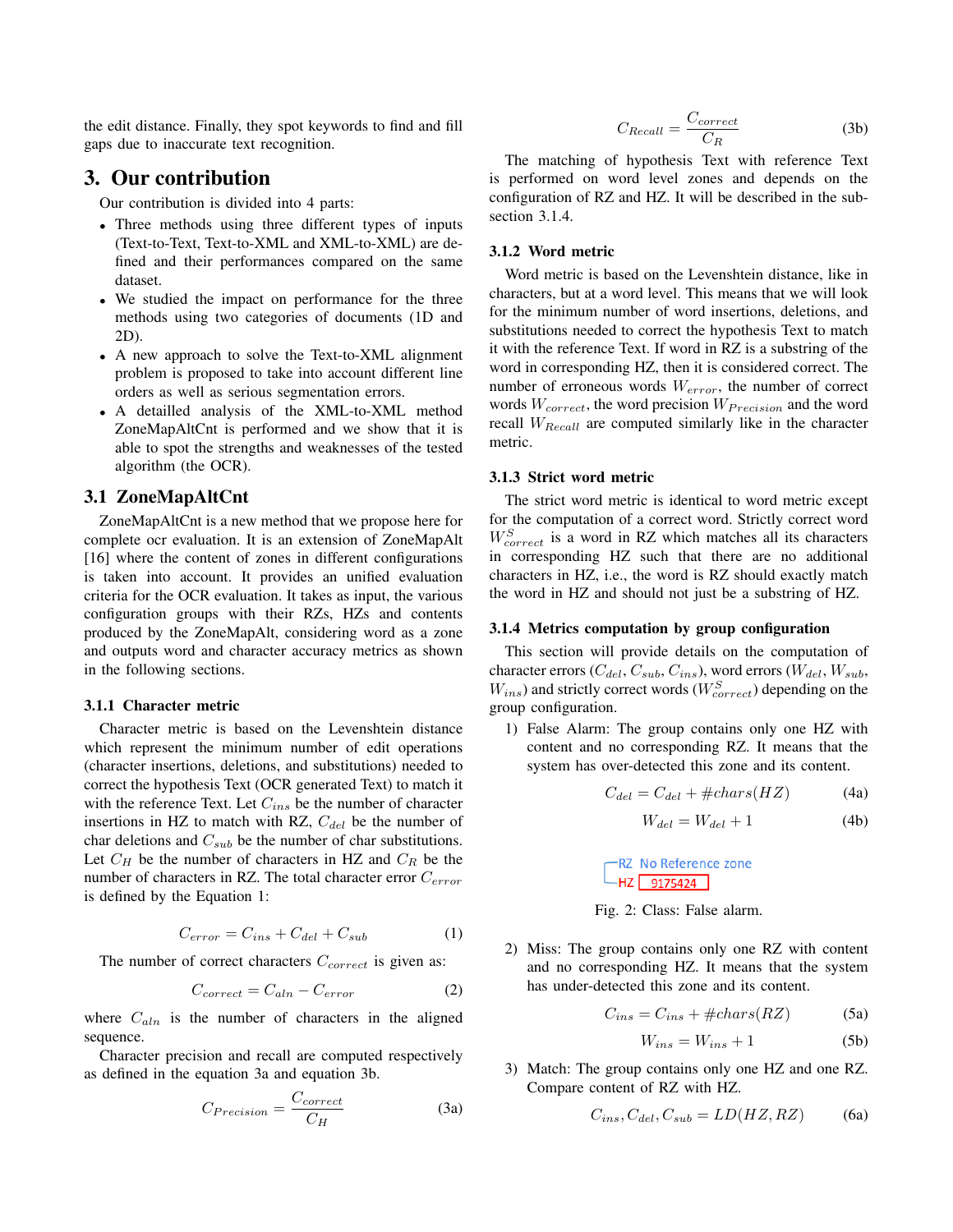RZ 9175424 HZ No hypothesis zone

Fig. 3: Class: Miss.

where  $LD(x, y)$  is the Levenshtein distance from source string 'x' to the destination string 'y'. If word in RZ is exactly equal to word in HZ,

$$
W_{correct}^{S} = W_{correct}^{S} + 1
$$
 (6b)

If word in RZ is not a substring of word in HZ, then

$$
W_{sub} = W_{sub} + 1 \tag{6c}
$$



Fig. 4: Class: Match.

4) Split: The group contains only one RZ and more than one HZs. It means that the RZ has been segmented into several parts.

$$
C_{ins}, C_{del}, C_{sub} = LD(H_{con}, RZ)
$$
 (7a)

where  $H_{con}$  is the concatenated content from HZs. If word in RZ is equal to a word in any of HZs, then

$$
W_{correct}^{S} = W_{correct}^{S} + 1
$$
 (7b)

If word in RZ is not a substring of  $H_{con}$ , then

$$
W_{sub} = W_{sub} + 1 \tag{7c}
$$

| RZ      | 9175 424 | False | RZ       | 91754 24 |    |       |         |       |
|---------|----------|-------|----------|----------|----|-------|---------|-------|
| 9175424 | OR       | $82$  | 91754 24 | Miss     | OR | $82$  | 9175424 | Alarn |
| HZ1     | HZ2      | HZ2   | HZ3      | WS       | OR | $917$ | 5424    | **    |
| HZ1     | HZ2      | HZ3   | HZ1      | HZ2      |    |       |         |       |

Fig. 5: Class: Split.

5) Merge: The group contains more than one RZs and one HZ, meaning RZs have been merged by an HZ.

$$
C_{ins}, C_{del}, C_{sub} = LD(HZ, R_{con})
$$
 (8a)

where  $R_{con}$  is the concatenated content from RZs. For each  $RZ_i$  in RZs:

If word in  $RZ_i$  is equal to a word in HZ, then

$$
W_{correct}^{S} = W_{correct}^{S} + 1
$$
 (8b)

If word in  $RZ_i$  is not a substring of word in HZ, then

$$
W_{sub} = W_{sub} + 1 \tag{8c}
$$

6) Multiple: The group contains more than one RZs and HZ<sub>s</sub>.

$$
C_{ins}, C_{del}, C_{sub} = LD(H_{con}, R_{con})
$$
 (9a)



Fig. 6: Class: Merge.

For each  $RZ_i$  in RZs: If word in  $RZ_i$  is equal to a word in any of HZs, then

$$
W_{correct}^{S} = W_{correct}^{S} + 1
$$
 (9b)

If word in  $RZ_i$  is not a substring of  $H_{con}$ , then

$$
W_{sub} = W_{sub} + 1 \tag{9c}
$$

Fig. 7: Class: Multiple.

#### 3.2 Text-to-xml Approach

We propose a new approach to solve the problem of aligning a text with an inaccurate segmentation and its content. This method is a mix between the text and zone alignment methods. For text-to-xml alignments, the main issues that appears are the modification of the line order and of the physical structure. The method needs to take these errors into account. Let the set of reference lines:  $R = \{r_0, r_1, ..., r_i\}, i \in \mathbb{N}$ . Let the set of hypothesis lines:  $H = \{h_0, h_1, ..., h_j\}, j \in \mathbb{N}$ . The Algorithm 1 describes the main steps of the proposed method.

| <b>Algorithm 1:</b> Text-to-xml - Alignment Algorithm |                                                 |  |  |  |  |  |  |  |  |
|-------------------------------------------------------|-------------------------------------------------|--|--|--|--|--|--|--|--|
| $\mathbf{1}$                                          | begin                                           |  |  |  |  |  |  |  |  |
| $\overline{2}$                                        | MarkUniqueStrings(R, H)                         |  |  |  |  |  |  |  |  |
| 3                                                     | DetectAndCorrectMergesSplits(R, H)              |  |  |  |  |  |  |  |  |
| $\boldsymbol{4}$                                      | Boolean matched $\leftarrow$ true               |  |  |  |  |  |  |  |  |
| 5                                                     | while matched do                                |  |  |  |  |  |  |  |  |
| 6                                                     | CorrectLastAligments(R, H)                      |  |  |  |  |  |  |  |  |
| $\overline{7}$                                        | $matched \longleftarrow AlignNewElements(R, H)$ |  |  |  |  |  |  |  |  |
| 8                                                     | end                                             |  |  |  |  |  |  |  |  |
|                                                       | end                                             |  |  |  |  |  |  |  |  |
|                                                       |                                                 |  |  |  |  |  |  |  |  |

#### 3.2.1 Marking of common unique strings

We use a parameter  $n$  representing a number of consecutive words tested for the unique strings. We decrease  $n$ until one because having  $n$  consecutive unique words is more reliable than one unique word. A limitation of this marking is that an hypothesis word can be modified to match another word in reference text resulting in a false alignment. The probability to obtain a false match between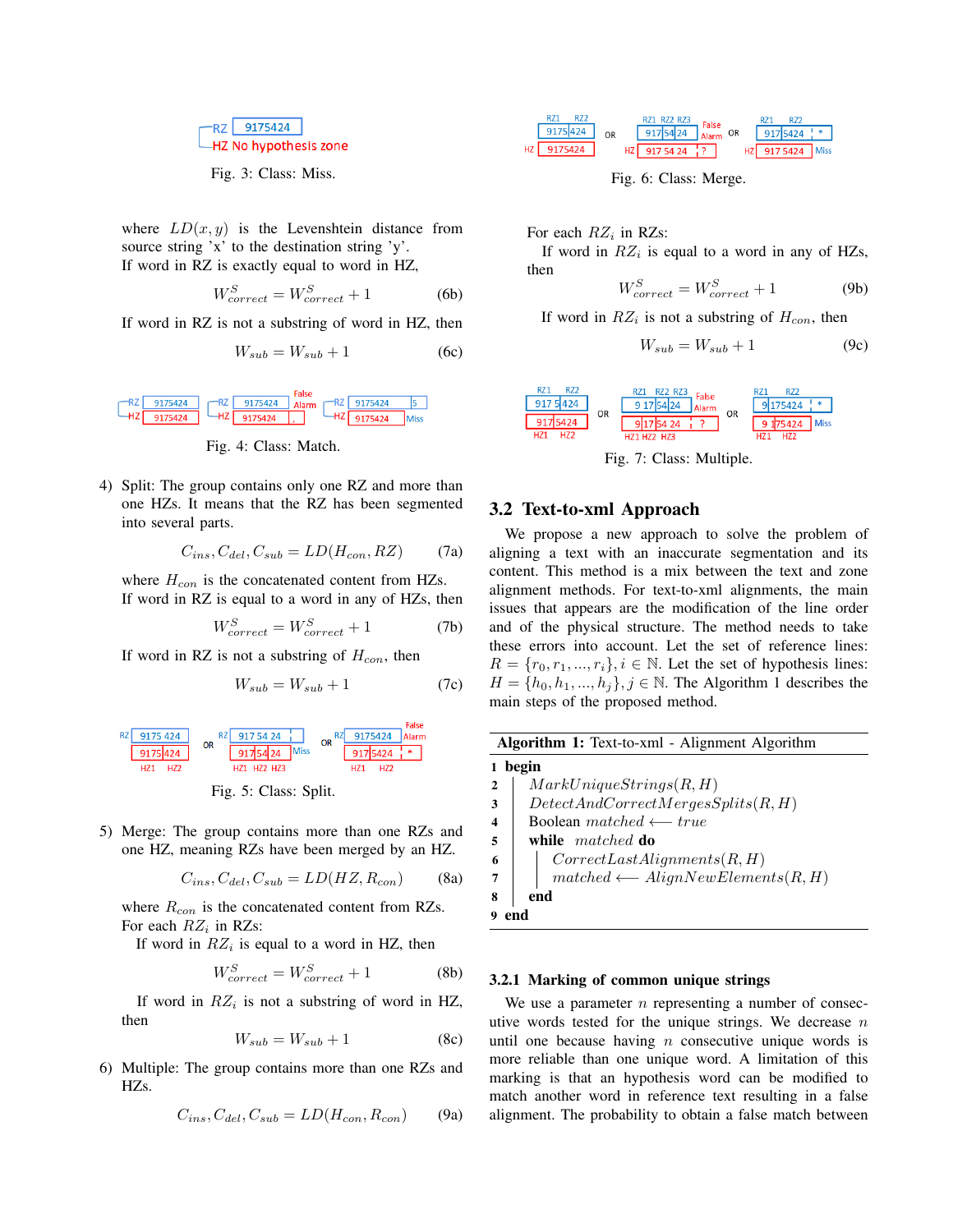two unique words is decreasing when the size of the word increases. The goal of this step is to find the most lines having a single string. Following the marking of words, a so-called "natural" alignment emerges. When two strings are associated together, two lines are also associated. This first treatment provides us with an alignment draft that must be checked and which will serve as a basis for realizing the entire alignment.

#### 3.2.2 Detection and correction of merges and splits

After the previous step, an alignment draft is obtained. This draft may have segmentation errors such as merges and splits. If an hypothesis line is aligned with at least 2 reference lines then this is a merge. Conversely, if one reference line is aligned with at least 2 hypothesis lines then it is a split.

- In the case of a merge, the hypothesis line must be cut and realigned with the reference lines with which it is aligned. To restore the merge, we iterate on each of the reference lines matched to the hypothesis line. Two lines are taken and an attempt to match their contents is being made by rejecting one end (align to left or right). If the extremity is not empty, then the two preceding strings are matched and the extremity becomes a separate line. If the end is empty, then all content has been aligned. It should be noted that when cutting an element of the hypothesis, an estimation of the cut location is performed by estimating the space of a character in the line.
- In the case of a split, the hypothesis lines matched to the concerned reference line must be merged together. The split is a horizontal split because in the case of a vertical split, the text would not be correct since the later modifies the content. Since the split is horizontal, we must order the lines from left to right and merge them. Before merging, we must verify that the associated lines are not due to a false matching between unique words. To do so, we check if the total size of the assembled hypothesis lines is close to the size of the reference line. We fix a threshold of 20% difference tolerance between the assembled string and the reference one. If the threshold is respected, then we merge iteratively the hypothesis lines from left to right.

#### 3.2.3 Correction of last alignments

This step checks that one line has not been subject to a merge or split in the same way than previously. The only difference is that here, we do not know which lines are concerned by these segmentation errors. A cardinality relation of one-to-one does not mean that there are no segmentation errors. It is important to check each alignment that we have made. We use the same process as the previous step with the exception that when a merge is detected, we cut parts that match and create a new line from the remaining. The technique is illustrated in the pseudo-code Algorithm 2.

| Algorithm 2: Text-to-xml - Correction of last align- |  |
|------------------------------------------------------|--|
| ments                                                |  |

| $\mathbf{1}$   | begin                                           |
|----------------|-------------------------------------------------|
| $\overline{2}$ | for $r_i \in R$ do                              |
| 3              | <b>if</b> $!r_i$ checked <b>then</b>            |
| 4              | Ligne remaining for $h_k \in r_i$ matches       |
|                | do                                              |
| 5              | $remaining \longleftarrow matchLines(r_i, h_k)$ |
| 6              | <b>if</b> <i>!remaining.empty</i> <b>then</b>   |
| 7              | $h_k$ .content $\longleftarrow$ remaining       |
| 8              | end                                             |
| 9              | end                                             |
| 10             | $g_i$ .checked $\longleftarrow$ true if         |
|                | remaining.empty then                            |
| 11             | addUnmatchedLine(H, remaining)                  |
| 12             | end                                             |
| 13             | end                                             |
| 14             | end                                             |
| 15 end         |                                                 |

#### 3.2.4 Alignment of new elements

We iterate on the reference lines by making intervals between two lines. These intervals form lists of non-aligned reference lines. Also, it gives us, thanks to the matches of the two lines forming the interval, a search zone. This zone corresponds to the rectangle formed between the two matches. The area thus defined allows us to use the positions of the hypothesis lines in order to select them to align them. We have two sets of lines that we must compare to associate them. This last step is performed by a recursive method of searching for the best correspondence between the lines. This allows us to find an alignment respecting the order of origin of the lines while rejecting if necessary certain lines whose content is too far. The previous step called correction of last alignments and this step are performed while new elements from this step are created.

## 4. Results and Experiments

#### 4.1 Datasets

Two corpora are used to perform the experiments. The first corpus  $D_1$  is composed of 49 documents of 1D type and is coming from book or mono-page articles. These are documents with a very simple layout with only little variations. They come from several editors and from several sources. There are scientific articles in French, English, German and in Spanish from 1942 to 2000. Some documents contain graphical zones such as tables and figures.

The second corpus  $D_2$  is composed of 30 multicolumn documents with headers, footnotes and references. The layout of theses document can be a mix of 1D sections and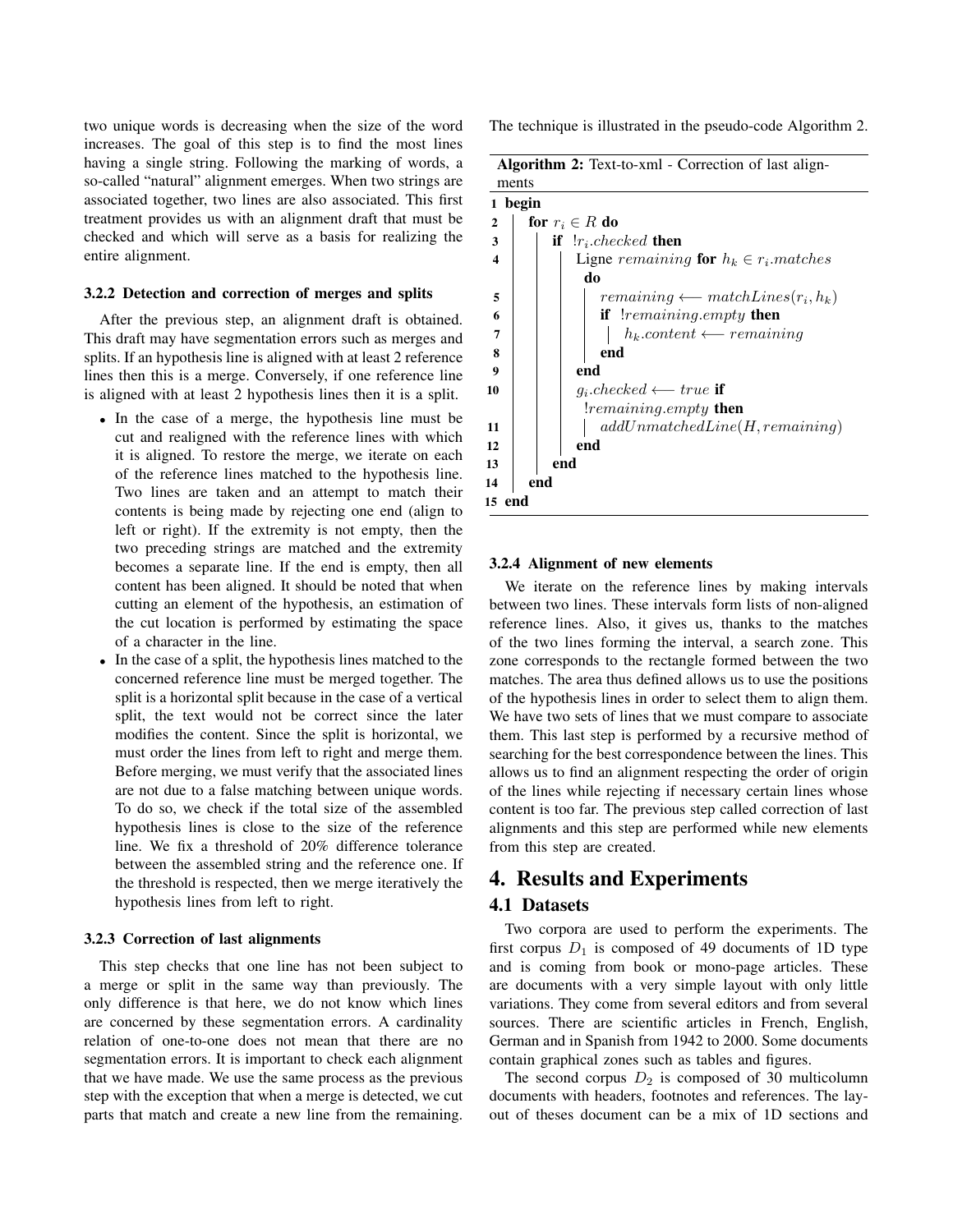2D sections. All documents have been manually annotated at line level with their content.

## 4.2 Performance comparison between 1D and 2D documents

The goal of this experiment is to put the method RETAS to the test by comparing the results from a dataset of 1D documents against 2D documents. The theoretical performance has been obtained by manually aligning the contents before evaluating the character error rate. The OCR OCRopus has been used to conduct the experiment. It appears that this OCR often makes segmentation errors with 2D documents such as merging horizontal lines belonging to two separate Text columns. Thus, it makes this OCR a good candidate to evaluate the performances of the RETAS method on 1D and 2D documents. Results of this experiment are presented in Table 1. The method works well for 1D documents with a performance gap of 0.64% which can be considered as negligible in this context. However, the RETAS method is clearly not working properly with 2D documents with a performance gap of almost 25%. In this context, the difference in performance cannot be considered to be correct. If we consider this method to represent the Text-to-Text alignment schemes, then they are not a good fit to evaluate reliably 2D documents. The reason to this is that these method do not take into account segmentation errors that can happen in 2D documents.

| Corpus | Theoretical Performance | Real Performance | Variation  |
|--------|-------------------------|------------------|------------|
|        | 96.44%                  | 95.80%           | $-0.64\%$  |
|        | 96.40%                  | 71.75%           | $-24.65\%$ |

Table 1: Performance results comparison of the RETAS method on the  $D_1$  and  $D_2$  corpora.

#### 4.3 Comparing the three types of inputs

We have seen that RETAS is not suited to evaluate properly 2D documents. This mean that generally, Text-to-Text methods will fail to evaluate 2D documents properly because they may contain segmentation errors that were not present in 1D documents. The next experiment aims to determine which method is best between Text-to-XML and XML-to-XML. Only the content evaluation can be compared with the three methods. Even if Text-to-XML is theoretically able to spot some segmentation errors, it is not able to do it reliably because of the lack of information. This is the reason why we only compare the character recognition performances to determine which method is the best one. A comparison of performances is shown in Table 2. A clear improvement can be observed between the Text-to-Text method and the other two. The most reliable method is ZoneMapAltCnt since it is able to be really close (0.12% gap) to the theoretical performance. Regarding the Text-to-XML approach, it is not very far from the ZoneMapAltCnt performances, however it is incapable of providing a detailled analisis of segmentation errors. The main errors occur when the physical structure of the document is complex and we do not find the right hypothesis candidates to align with the reference. It should also be noted that ZoneMapAltCnt is supposed to work initially on word but also works on lines. The alignment is therefore less precise at line level than it is at word level but precise enough to be considered as correct. The performance gap can be explain by ambiguous cases where the alignment is difficult to perform. In the case of a vertical merge where the content has not been properly recognized, it is difficult to compare in only one way two reference lines with one hypothesis line for which the content is wrong. The string comparison will not be equal to the one of the reference but can be considered correct too.

| Method        | <b>Theoretical Performance</b> | Real Performance | Variation  |
|---------------|--------------------------------|------------------|------------|
| <b>RETAS</b>  | 96.40%                         | 71.75%           | $-24.65\%$ |
| Text-to-XML   | 96.40%                         | 96.03%           | $-0.37\%$  |
| ZoneMapAltCnt | 96.40%                         | 96.28%           | $-0.12\%$  |

Table 2: Performance results of the three methods on the 2D documents using the OCRopus OCR.

#### 4.4 A detailed evaluation with ZoneMapAltCnt

To show the ability of ZoneMapAltCnt method to understand the behavior of an OCR we need to have the ground truth at word level. Since  $D_1$  and  $D_2$  are annotated at line level, we choose to use another dataset already annotated at word level. This corpus  $D_3$  is composed of 30 administrative documents such as invoices or contracts. Results of Tesseract OCR 3.05 and 4.0 on the  $D_3$  corpora is presented in Table 3. In the segmentation section, the match value represent how well the total reference area was matched. From Miss to Multiple, each segmentation error type denotes its error contribution to the total segmentation error. The ZoneMap $_{score}$ is the total error divided by the total reference area. Looking only at matches, the performance is greater for 4.0 than for 3.05. This means that the segmentation of 4.0 is more precise than for 3.05. It can be observed that for every corpus, false alarm error is responsible for at least 96% of the error score. Even after this extremely dominating segmentation error, character metric results are surprisingly excellent with at least 93.53% precision across all corpora. This led us to formulate the following hypothesis: most of the false alarm errors does not contain any character otherwise the character precision would have been greatly affected. To verify this hypothesis, a visual inspection has been conducted which reveals that elements constituting graphic zones such as table lines are identified as zones without content. Hence we confirmed that this hypothesis is true and the method lead us to discover an important behavior of Tesseract OCR. Another important aspect of OCR that needs investigation is comparison between word and strict word metrics. Comparison of  $W_{Recall}$  and  $W_{Recall}^S$  reveals the percentage of